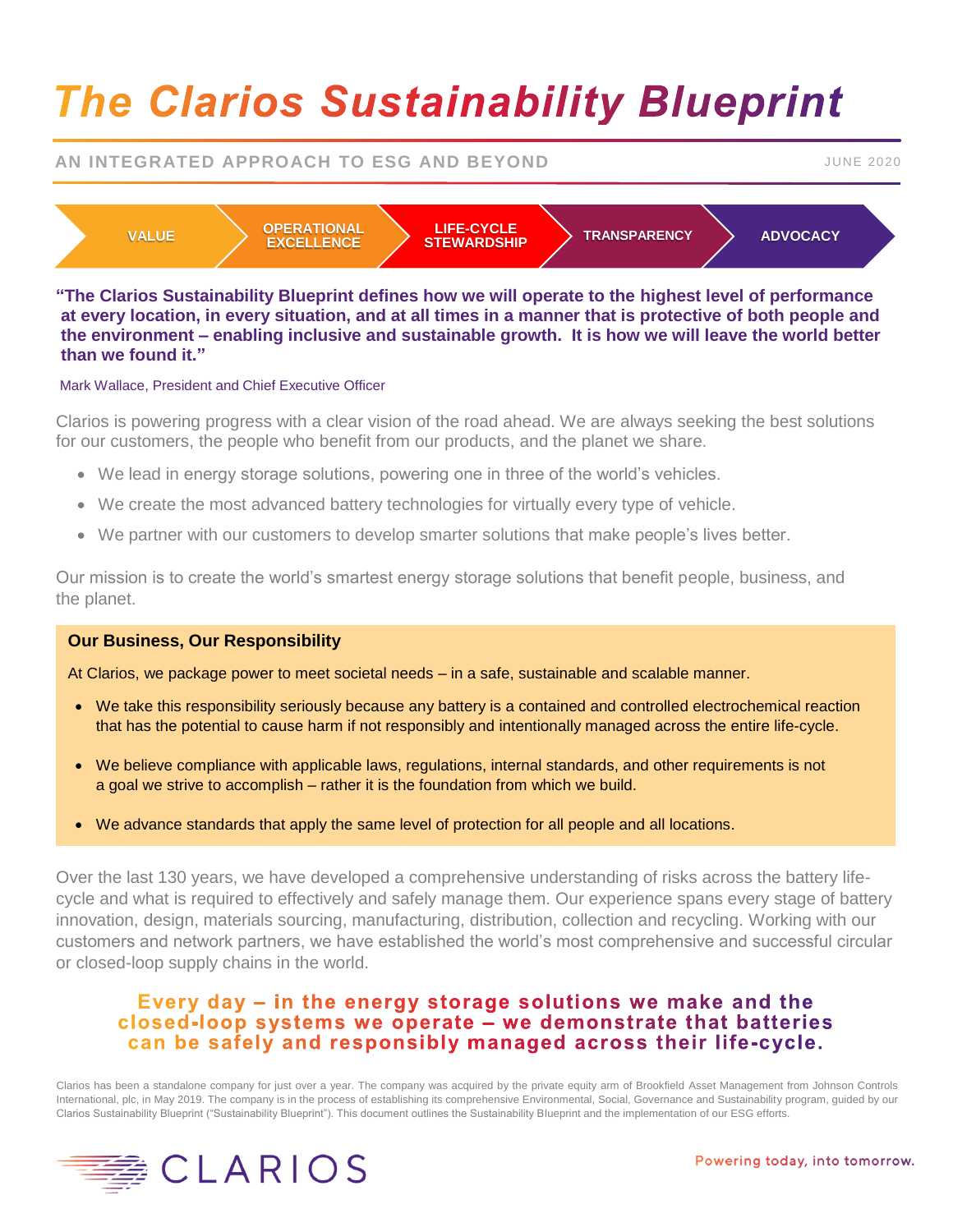# **The Clarios Sustainability Blueprint – Our Architecture and Plan**

We view "*sustainability*" as the ability *"to sustain or grow indefinitely"* which requires a future-focused, intentional, comprehensive, and integrated approach to environmental, social and corporate governance

This mindset is embedded in our Sustainability Blueprint and its five pillars - **Value, Operational Excellence, Life-Cycle Stewardship, Transparency and Advocacy**

Built on the foundation of our company values, our Code of Ethics, and our commitment to the UN Global Compact, our Sustainability Blueprint provides an integrated, strategic architecture to:

- Establish enterprise governance and effective cross-functional accountability
- Support business strategy and growth initiatives while reinforcing compliance expectations
- Understand, prioritize and address material risks and opportunities
- Define company commitments, corporate polices, and industry leadership positions
- Foster customer, stakeholder, community and employee engagement and partnerships
- Develop key performance indicators, science-based targets and reporting requirements

Our Sustainability Blueprint reaches across traditionally stand-alone functions associated with Technology & Product Development, Enterprise Risk Management, Environment, Health & Safety, Compliance, Social, Governance, Public Policy, Sustainability and Corporate Responsibility.

#### **Sustainability Blueprint Governance and Accountability**

Each of the five pillars of the Sustainability Blueprint are mapped to defined business functions with clear executive accountability established for the enterprise.

An Executive Blueprint Team led by the Chief Executive Officer reports to the Clarios Board of Directors and has the authority to direct and delegate authority to act in its scope of responsibilities throughout the enterprise.

All executives are expected to champion the Sustainability Blueprint, and the members of the Executive Blueprint Team serve as the primary public representatives and/or subject matter experts as required.

Quarterly reviews of charters, plans and progress as well as enterprise-priority deliverables are held. The Executive Blueprint Team also convenes on an ad-hoc basis if unplanned events or needs warrant.

Our Sustainability Blueprint also sets the cornerstone of our multifaceted, global strategy to engage stakeholders to understand the benefits of lead-acid batteries as well as the economic, social, and environmental impact of responsible battery manufacturing and recycling.

Each pillar of the Sustainability Blueprint establishes objectives and expectations to inform our journey as an enterprise. Elements under each pillar align to core business functions to ensure accontability and enable implementation. Further, this architecture enables us to amplify and advance upon our efforts to-date and build upon best practices, as highlighted in the "Examples in Practice" below.

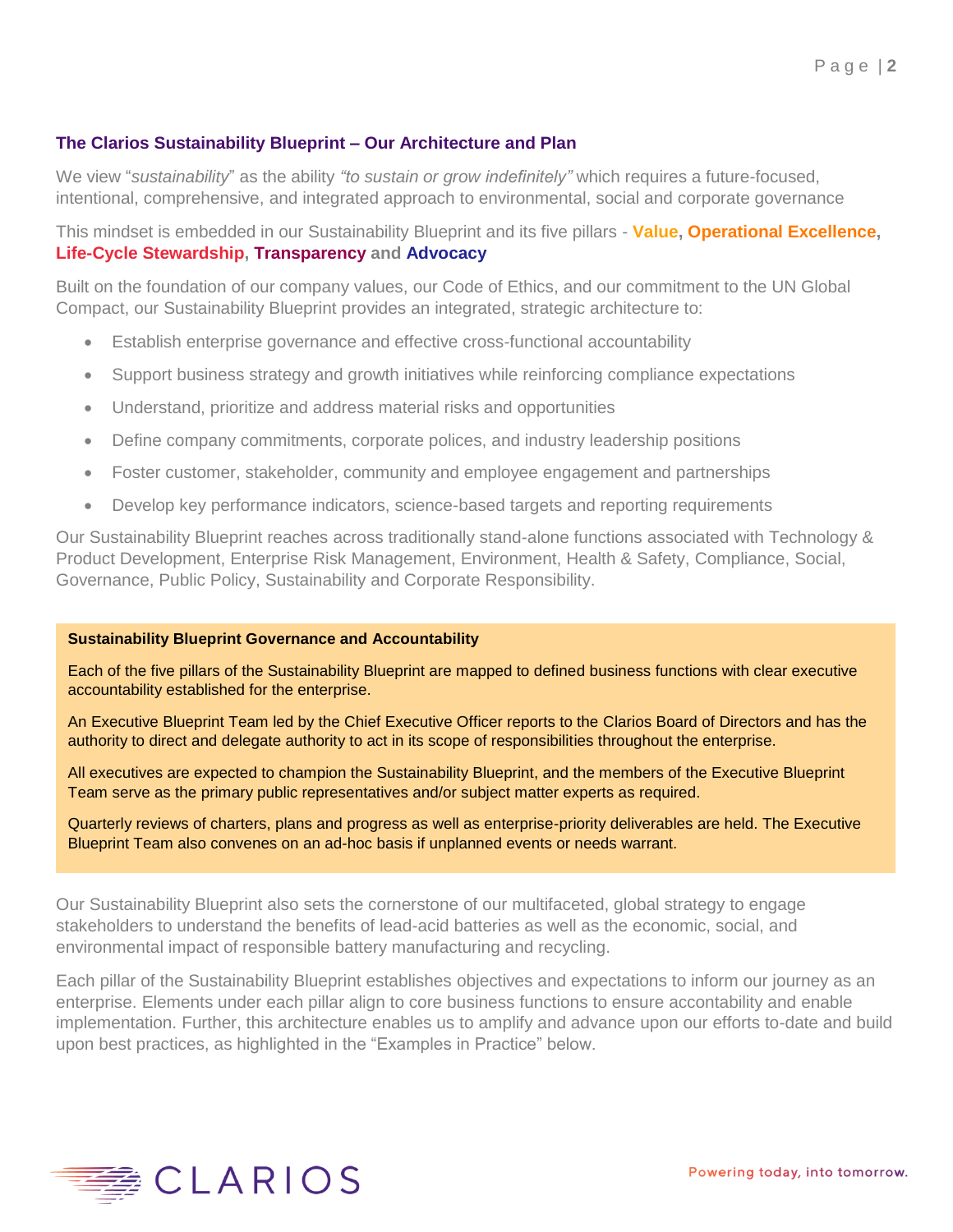## **The Sustainability Blueprint - Value**



### **Objective: How we will leave the world better than we found it**

**Elements:** Inclusive & Sustainable Growth; Technology & Innovation; Engagement, Reputation & Responsibility **Expectations:**

- A. We leave the world better than we found it by delivering increasingly sustainable energy storage solutions for our shareholders, customers and society.
- B. We design and responsibly manufacture energy storage products and work to encourage safe use, recovery, and responsible recycling of our products.
- C. We actively evaluate and seek to invest in technology and solutions with promising performance, safety and sustainability.

#### **Examples in Practice – Value**

#### *Technology & Innovation*

Our expertise shapes the future of efficient, safe and secure low-voltage power for tomorrow's vehicle platforms and autonomous vehicles. Today, our advanced battery technology has the ability to cover 95% of OEM vehicle platforms supporting a 5%+ increase in fuel economy.

#### *Inclusive & Sustainable Growth*

Across our global recycling network we responsibly recycle over 8,000 batteries every hour of every day. We convert the lead into the grids that go into our new batteries. We take the plastics and convert them into new battery cases, and we have the ability to process the acid for use in by-products such as ingredients for detergents.

Every aspect of the closed loop is designed and continuously optimized to improve performance.

As a result, automotive batteries are the most recycled consumer product in North America and other G7 economies. The recycling rates of lead-acid batteries now exceed 99 percent. That tops aluminum, paper, tires and glass.

According to Dr. Ramon Sanchez, the Chairman of the Responsible Battery Coalition Science Advisory Board and Director of Sustainable Technologies and Health Program at Harvard University's T.H. Chan School of Public Health:

*"The recycling of vehicle batteries is one of the great achievements in protecting public and environmental health. With 99% of the vehicle batteries in North America currently being recycled, we are reducing pollution including the greenhouse emissions caused from sourcing new battery materials."*

#### *Engagement, Reputation & Responsibility*

Through our *Clarios for All*, *Clarios in Action* and *Clarios Impact* initiatives, we empower our employees to improve our world, engage in the communities in which we operate, and enlist every employee to foster a diverse, inclusive, fair, safe and healthy workplace.

As an extension of our commitment to corporate social responsibility and the Global Compact, we launched the Clarios Foundation to further support our communities and the causes we champion. The initial focus areas for the Clarios Foundation are Children's Health and the Environment, Circular Economy Innovation and Entrepreneurship, and Sustainable Communities.

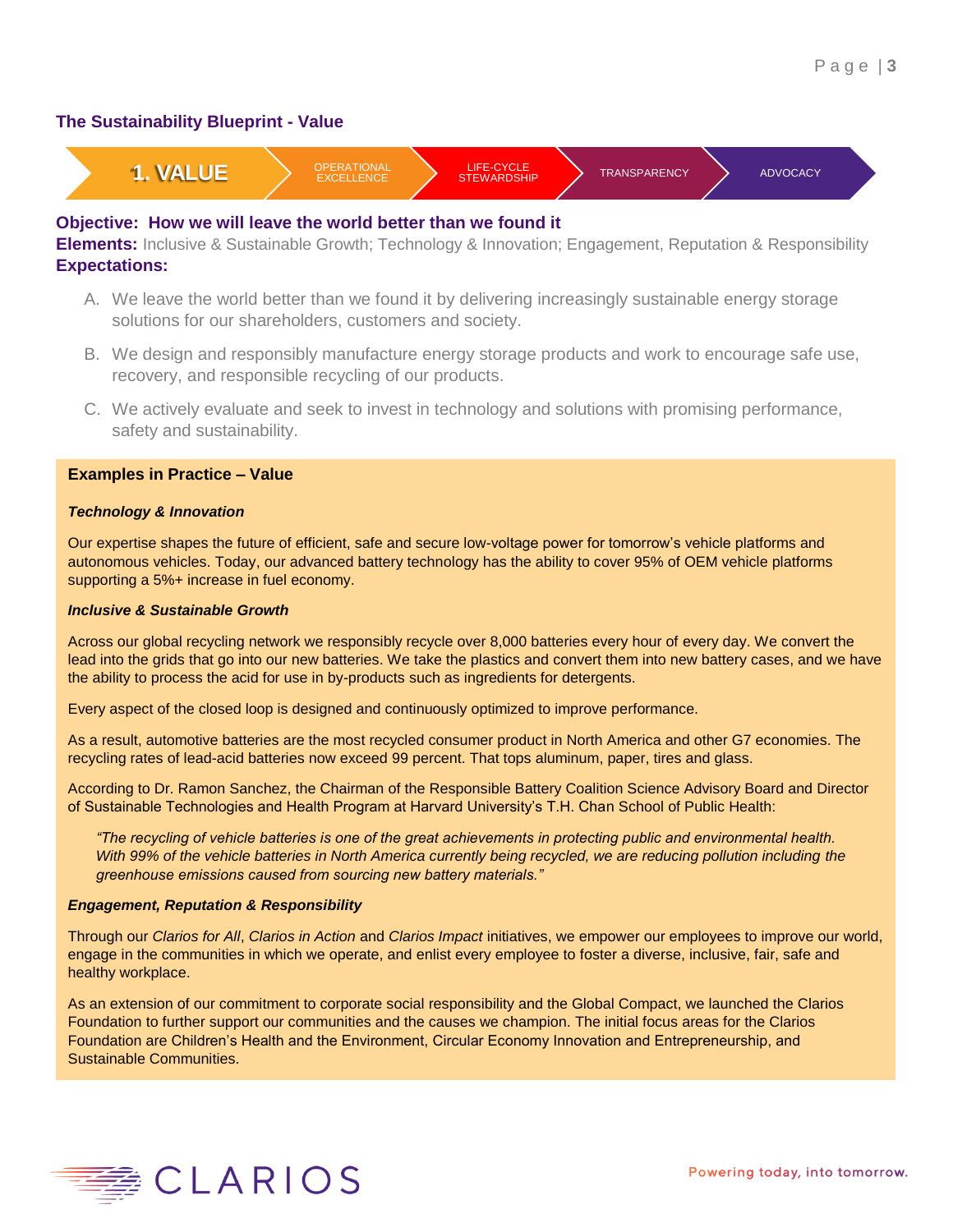## **The Sustainability Blueprint – Operational Excellence**



## **Objective: Set and maintain the highest standard of performance**

**Elements:** Management Systems; Metrics, Targets & Goals; Sustainable Excellence Investment **Expectations:**

- A. We set the bar through industry leading performance, operating standards, technology development and life-cycle accountability.
- B. We are committed to preventing occupational injuries and illnesses, protecting the environment, conserving energy, water, and raw materials, responsibly recycling battery components, and preventing pollution.
- C. We strategically identify and develop best available practices, technologies and controls to continuously improve our leading standards and practices.

## **Examples in Practice – Operational Excellence**

#### *Management Systems*

Our approach to the management, tracking and reporting, and optimization of all of our facilities -- including energy, greenhouse gas emissions, and water and waste – is embedded in our Clarios Management System or CMS which is based on the ISO14001 Environmental Management, ISO50001 Energy Management and other relevant standards.

CMS covers all aspects of our manufacturing and operations as well as defines progressive levels of environmental and sustainability maturity, practices and outcomes. The CMS provides a framework for continual improvement in operational management including increased efficiencies, environmental and sustainability performance, and community engagement.

#### Energy and Greenhouse Gas Emissions

We track energy use, greenhouse gas emissions, and report annually via CDP (formerly Carbon Disclosure Project). Our Energy Hunt Program is utilized across our manufacturing facilities globally. This program drives culture change and helps our plants identify tangible and actionable energy savings and greenhouse gas reduction opportunities to further reduce costs and lower our environmental footprint.

#### Water Management

We pursue water conservation initiatives at our facilities. Our manufacturing plants have recycling systems in place in which acid is reused to achieve the desired acid concentration. We have also implemented closed-loop approaches to minimize releases into wastewater treatment systems. For example, battery formation process cooling water is contained, recovered and continually reused.

#### Waste - Hazardous Waste Management

We implement a "cradle-to-grave" approach to minimize, recover or safely dispose of hazardous wastes in a manner that is compliant with regulatory requirements and protective of human health and the environment. This approach extends to our expectations for our transportation and logistics partners – all hazardous waste carriers are required to be licensed and insured for moving hazardous waste and dangerous goods.

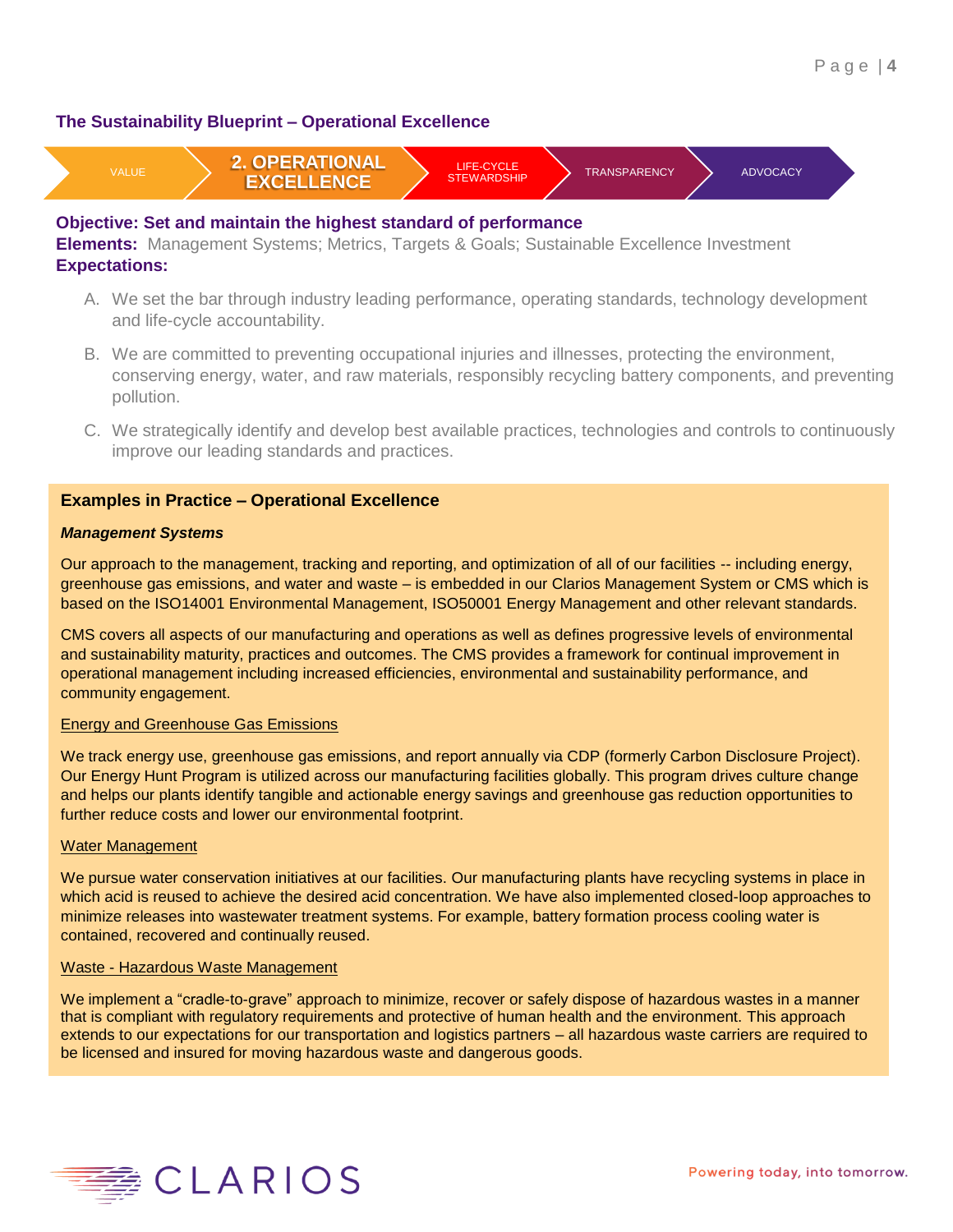# **The Sustainability Blueprint – Life-Cycle Stewardship**



#### **Objective: Steward our products & advance circular supply chains**

**Elements:** Value Chain Excellence; Product Stewardship; Responsible Sourcing **Expectations:**

- A. We ensure stewardship principles and practices are integrated into our product design, engineering, supply chain, manufacturing, commercial, logistics, recycling and continuous improvement processes.
- B. We advance best practices from around the world to help enable circular and preferably closed-loop supply chains for batteries.
- C. We work to address current disincentives; remove impediments to implementation of closed-loop systems; and help reform policies that have had the unintended consequences of exacerbating harm.

### **Examples in Practice – Life-Cycle Stewardship**

#### *Value Chain Excellence*

Our batteries are designed with the ability to recover 99% of the materials used to make them. This enables Clarios to make new batteries from materials collected from used ones. More than 80% of our raw materials come from recycled batteries. This results in 90% less energy and greenhouse gas emissions required than using primary or virgin materials.

#### *Product Stewardship*

We were the first battery manufacturer to endorse and help shape the World Economic Forum's Global Battery Alliance *"to catalyse, connect and scale-up efforts to ensure that the battery value chain is socially responsible, environmentally and economically sustainable and innovative."* The Alliance is a global platform of about 70 public and private sector organizations to expand sustainable practices. [\(www.weforum.org/projects/global-battery-alliance\)](http://www.weforum.org/projects/global-battery-alliance) At Davos in January 2020, the Global Battery Alliance defined *10 Principles to Sustainably and Responsibly Manage Batteries of All Kinds*:

- **GLOBAL BATTERY ALLIANCE** TERIES POWERING<br>TAINABLE DEVELOPMENT
- Maximizing the productivity of batteries
- Enabling a productive and safe second life use
- Circular recovery of battery materials
- Ensuring transparency of greenhouse gas emissions and their progressive reduction
- Prioritizing energy efficiency measures and increasing the use of renewable energy
- Fostering battery-enabled renewable energy integration
- High-quality job creation and skills development
- Eliminating child and forced labor
- Protecting public health & the environment and supporting responsible trade & anti-corruption practices
- Local value creation and economic diversification

## *Responsible Sourcing*

All our suppliers are required to adhere to our Code of Ethics. Using the Ten Principles of the Global Compact, we have fully revised our annual supplier sustainability survey to drive human rights, environmental and anti-corruption expectations across our supply chain. We now embed the Ten Principles into contracts with suppliers and partners. Since our products contain tin, we complete a conflict minerals assessment every year to ensure we work with suppliers that are conflict free.



 We champion industry material stewardship and sustainable value chain initiatives such as the Metal Alliance for Responsible Sourcing of the *Wirtschaftsvereinung Metalle* -- the German non-ferrous metals association. We are working with our customers to identify breakthrough track and trace solutions to improve supply chain visibility & transparency.

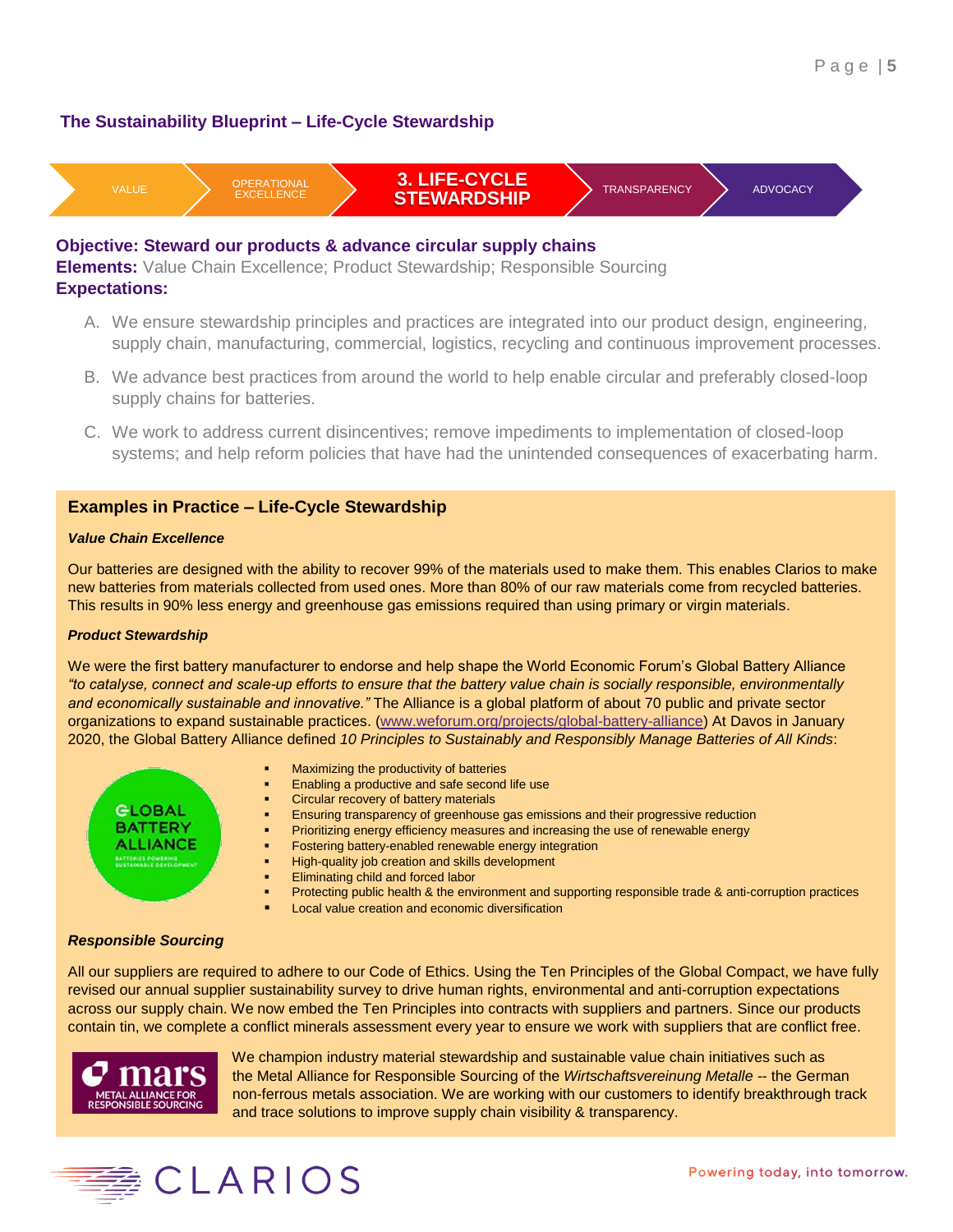# **The Sustainability Blueprint – Transparency**



## **Objective: Hold ourselves accountable, manage risk, and report publicly**

**Elements:** Ethics, Compliance & Governance; Risk Management; Commitments, Reporting & Disclosures **Expectations:**

- A. We understand that the trust of our customers, employees, communities and stakeholders is the very foundation for our success and freedom to maintain our license to operate.
- B. We use our performance metrics as a business tool not just to report, but to manage our business, to hold ourselves accountable, and assess opportunities.
- C. We integrate our performance metrics into management expectations, goals, and compensation and use them to help identify blind spots, mitigate priority risks and de-risk investments.

## **Examples in Practice – Transparency**

### *Ethics, Compliance & Governance*

Our compliance with laws that apply to us in every location where we operate -- more than 20,000 regulations worldwide -- is foundational to everything we do.

### *Commitments, Reporting and Disclosures*

We anticipate our first Communication on Progress to Global Compact will be in January 2021. The Clarios Sustainability Blueprint will guide the development of our public commitments for the enterprise based on stakeholder engagement, global trends, and traditional Environment, Social, Governance and Sustainability expectations.

#### *Enterprise Risk Management*

No one should be exposed to levels of lead or other materials used for batteries that could cause harm.

That is why we focus and prioritize our efforts to ensure that lead is used safely at all stages of life, and why we are leading the effort to ensure all batteries are sustainably managed.

We use lead-acid chemistries in the products we make and for the markets we serve because of their unique combination of:

- Electrochemical properties
- Inherent safety
- Demonstrated performance
- Established responsible recycling and stewardship practices.

Unfortunately, our commitment to responsible practices is not universally shared, which in turn created an uneven playing field and, in some cases, causes harm to human health and the environment.

The lack of clear, consistent and comprehensive standards, insufficient regulations and ineffective enforcement has resulted in unacceptable harm caused by substandard, inappropriate and informal practices – especially in low- and middle- income countries.

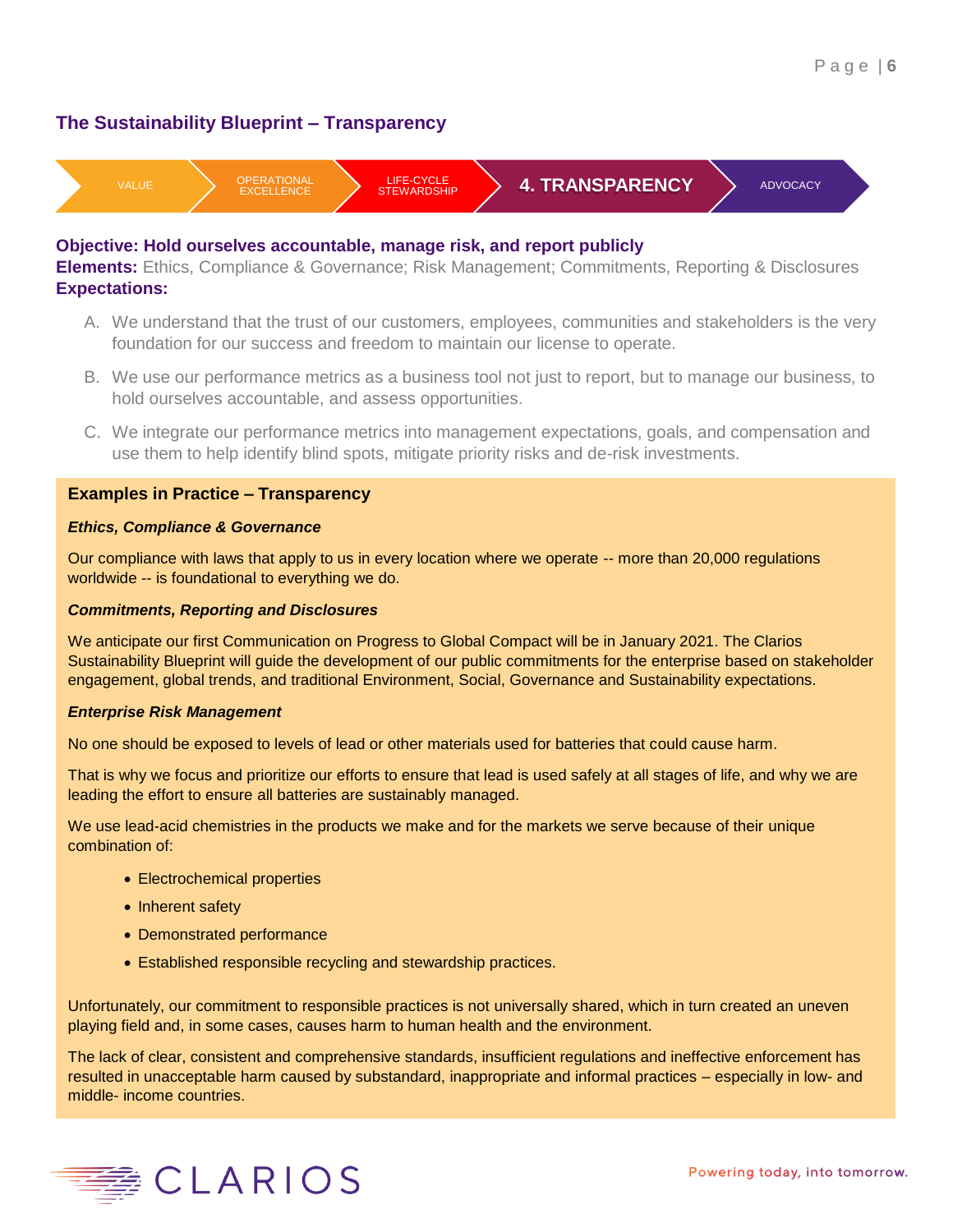## **The Sustainability Blueprint – Advocacy**



**Objective: Advance standards with the same level of protection for all people & all locations Elements:** Public Policy, Industry Leadership; Strategic Partnerships **Expectations:**

- A. We support regulations to ensure energy storage products perform, are safer, and more scalable, and sustainable across their entire lifecycle – not just in the lab but at scale.
- B. We engage in efforts to globally address the unintended negative consequences as well as the underlying causes of harmful substandard, informal and inadequate recycling.
- C. We are a resource to policymakers by sharing our comprehensive understanding of the risks across the battery life-cycle as well as what is required to responsibly and sustainably mitigate those risks.

## **Examples in Practice – Advocacy**

#### *Public Policy*

We actively work with governments to advocate for regulations and appropriate incentives to enable closed-loop recycling systems and require implementation of responsible practices across the world.

- Our circular recycling systems in the European Union, US, Canada, Mexico, Brazil and Columbia serve as models.
- We are working to understand the economic and market impediments that hinder responsible recycling.
- We are sharing our learning from around the world to advance practical solutions with policymakers.

#### *Industry Leadership*

We have championed efforts across governments, academics, and those who have a stake in the industry to come together to share best practices and advance policies that drive responsible recycling of vehicle batteries to all corners of the globe – regardless of chemistry.

#### *Strategic Partnerships*



We founded the Responsible Battery Coalition (www.responsiblebatterycoalition.org) with leading customers, suppliers, academics and industry players that share our belief that batteries should be properly managed across their life-cycle to not cause harm to people or the environment and are reused where possible and ultimately recycled.

U.S. Senator Rob Portman (R-OH), co-chair of the Senate Automotive Caucus, recently commended the Responsible Battery Coalition's members for their environmental stewardship. *"What has been achieved by this industry is remarkable and stands as an example to others around the world. I applaud them for wanting to do better."*

Our Vice President of Government and Public Affairs for Latin America, Ana Margarita Garza, was recently recognized with Pure Earth's Impact Award for efforts to raise public awareness about the dangers of informal battery recycling, the illegal use of lead in pottery and to promote the use and production of lead-free pottery across Mexico.



In 2013, we engaged with the German government, the Oeko-Institut, a leading European environmental institute and a local firm in Ghana to demonstrate the potential for responsible recycling in West Africa as well as to understand the issues, impediments and opportunities to implement best practices in low- and middle- income countries.

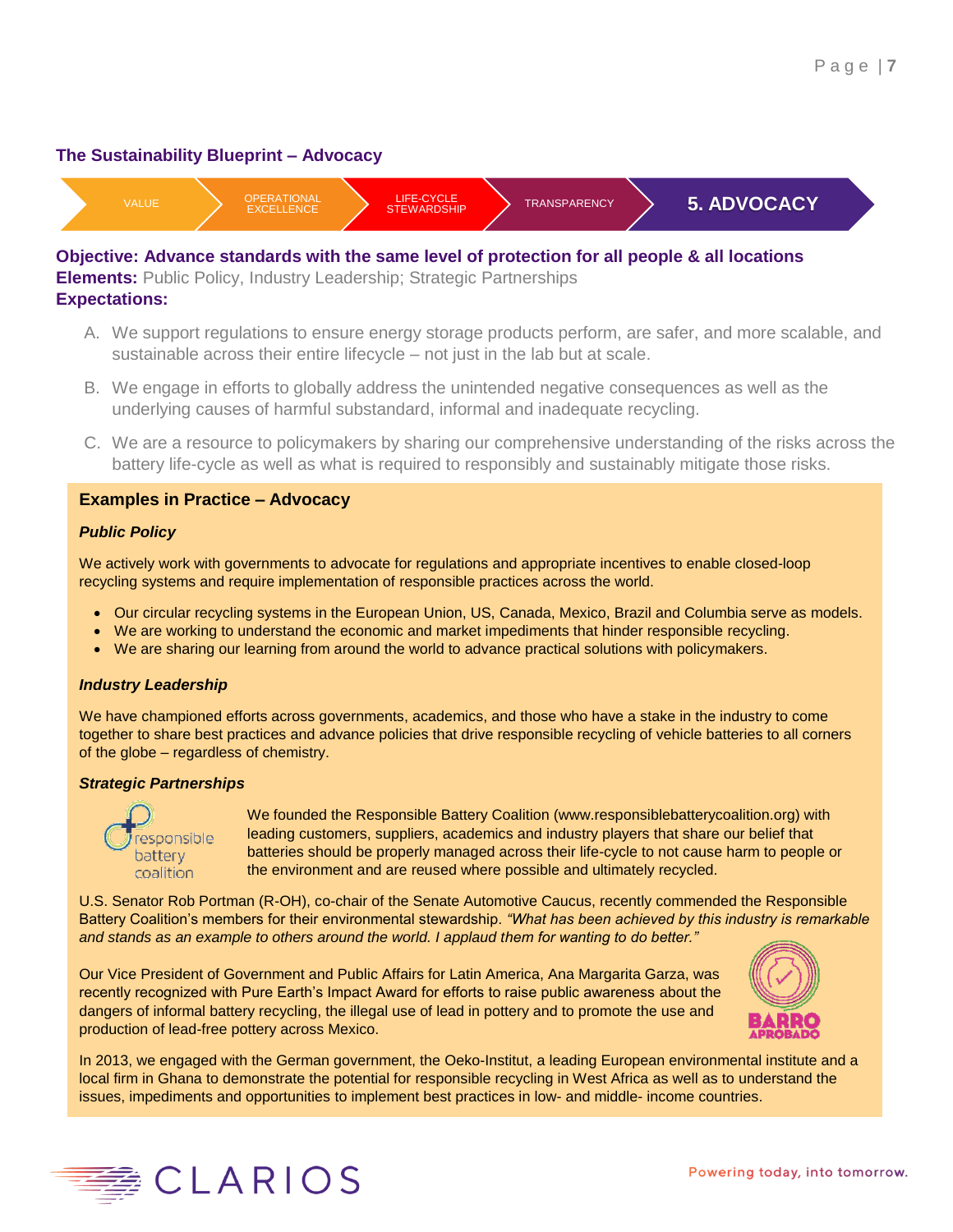# **The Sustainability Blueprint - Clarios Values**

Our values are the starting point for everything we do, everywhere we do it. They remind us — and others who we are, what we stand for and how we get things done.

Our values show us that how we achieve our goals matters as much as achieving them. They are our inspiration and our guide.



## **The Sustainability Blueprint - Clarios Code of Ethics**

At Clarios, everyone, everywhere must be familiar with the Code of Ethics and follow it every day -- regardless of role or seniority. [\(https://www.clarios.com/codeofethics\)](https://www.clarios.com/codeofethics)

Not only must we follow the Code of Ethics and company policies, we are also each obliged to comply with laws that apply to us in every location where we operate.

We have a duty to speak up if we are unsure about what to do or if we have a concern — especially if we see or suspect misconduct. We consider it our duty to quickly gain clarity and avoid potential problems. If something goes wrong, speaking up gives us an opportunity to investigate and course correct.

The choices we make along the way say a lot about us as individuals and as an organization. We want to be known for making the right choices -- choices that support a culture and a company we can be proud of -- and operating in an ethical, legal and responsible fashion.